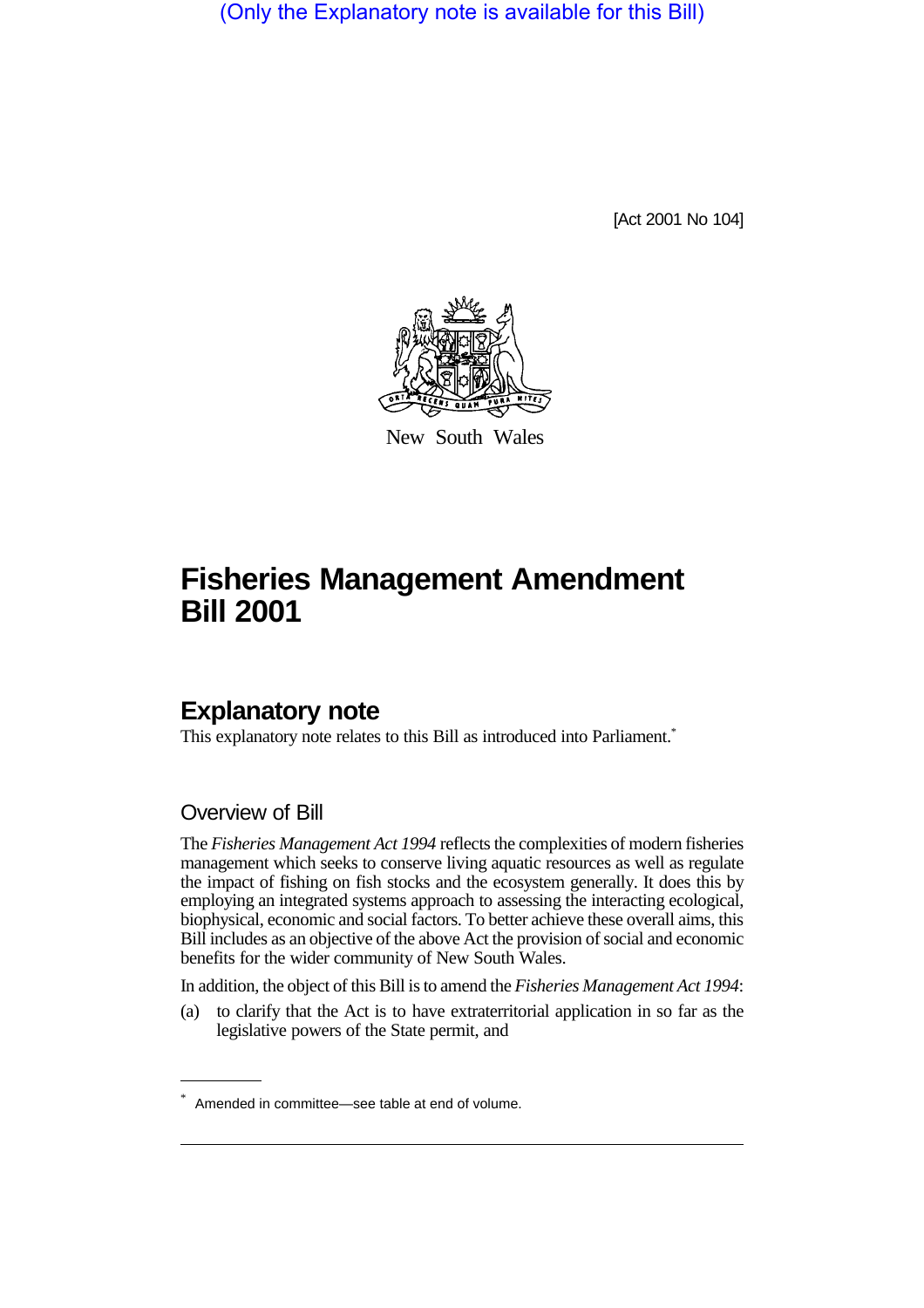Explanatory note

- (b) to enable regulations to be made to prohibit the taking of fish for sale from specified waters, and
- (c) to specify the purpose of fishing fees, and
- (d) to enable a share management fishery to proceed to the final stage of implementation by the issuing of shares and the making of a management plan despite outstanding appeals in relation to the issue of provisional shares, and
- (e) to remove the need for consultation in relation to the first proposed management plan for a fishery if a fishery management strategy has been prepared for that fishery and a determination in relation to the fishery has been made pursuant to Division 5 of Part 5 of the *Environmental Planning and Assessment Act 1979*, and
- (f) to ensure that no new appeal in relation to a provisional issue of shares in a fishery can be lodged with the Share Appeal Panel after the making of the management plan for the fishery, and
- (g) to permit a declaration for a disease to specify the circumstances in which provisions relating to the declared disease do not apply, and
- (h) to bring provisions relating to development and the prohibition of certain activities in aquatic reserves into line with the corresponding provisions for marine parks, and
- (i) to increase penalties for unauthorised dredging and for unauthorised harvesting or harming of marine vegetation, and
- (j) to raise a presumption that a person has harmed marine vegetation if that person is carrying on an activity prescribed by the regulations unless that person can establish that the specific activity caused no such harm, and
- (k) to increase penalties for failing to provide fishways and blocking the passage of fish, and
- (l) to allow the Minister to make an order authorising a class of persons to carry out an activity that may harm a threatened species, population or ecological community or damage its habitat, and
- (m) to provide a penalty for failing to comply with a stop work order, and
- (n) to include in the functions of a Management Advisory Committee functions relating to the fishery management strategy, and
- (o) to permit any costs incurred in preparing a species impact statement in relation to a Ministerial order to be repaid from the trust fund associated with the fishery to which the order relates, and
- (p) to increase the penalties for offences in relation to audits, and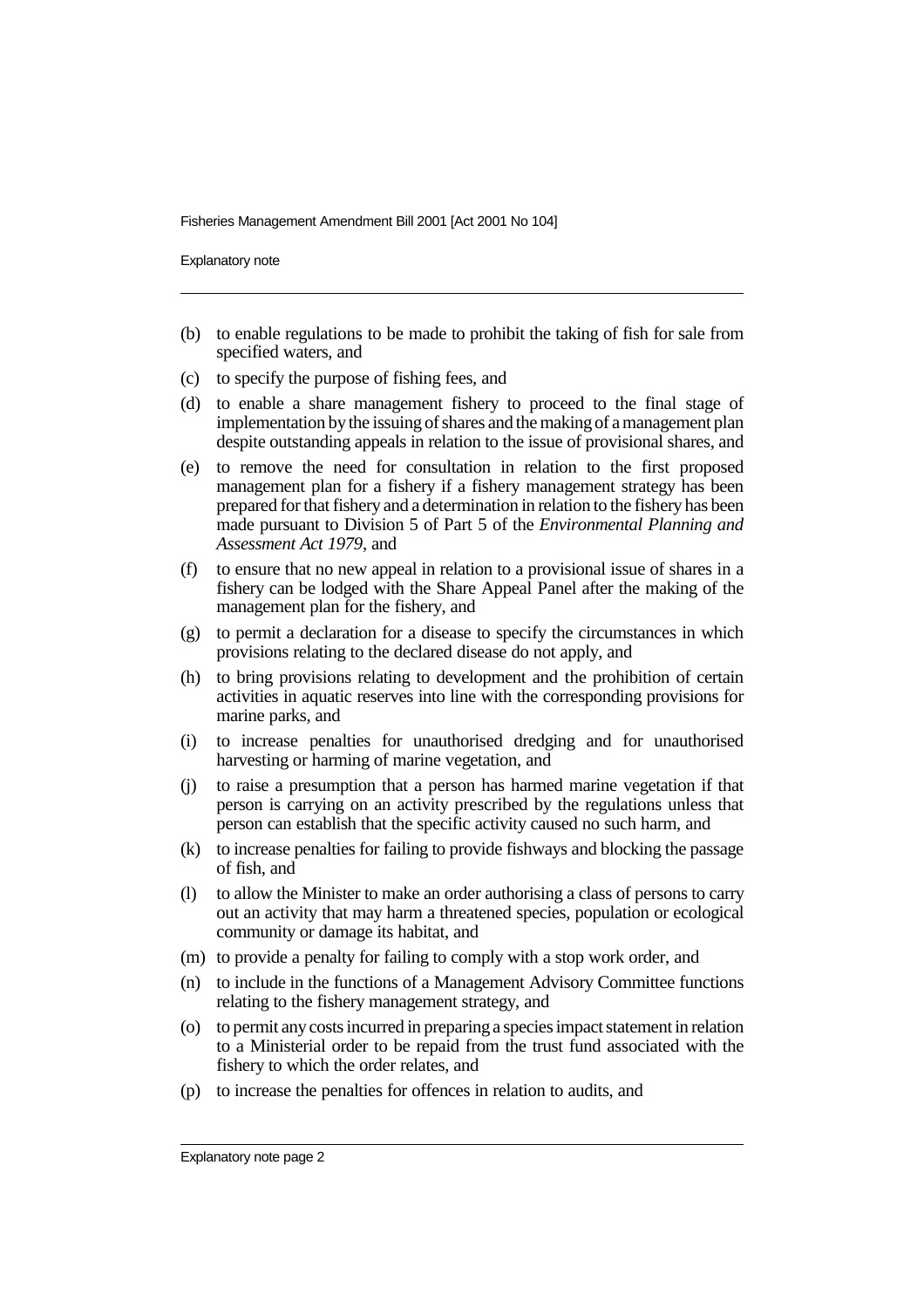Explanatory note

- (q) to provide that the Minister is not obliged to fill the vacancy of a member of the Total Allowable Catch Setting and Review Committee if the person was appointed under section 27 (1) (d) of the Act and there are at least 4 remaining members on the Committee, and
- (r) to make other minor amendments.

The Bill also amends the *Environmental Planning and Assessment Act 1979* so as to include Ministerial orders made under proposed Subdivision 1A of Division 6 of Part 7A of the *Fisheries Management Act 1994* in the definition of *fishing regulatory controls*, and to provide that a person need not prepare a species impact statement where the fishing activity has been authorised by a Ministerial order and the species impact statement prepared in relation to that order included an assessment of the activity.

### Outline of provisions

**Clause 1** sets out the name (also called the short title) of the proposed Act.

**Clause 2** provides for the commencement of the proposed Act on a day or days to be appointed by proclamation.

**Clause 3** is a formal provision giving effect to the amendments to the *Fisheries Management Act 1994* set out in Schedule 1.

**Clause 4** is a formal provision giving effect to the amendments to the *Environmental Planning and Assessment Act 1979* set out in Schedule 2.

## **Schedule 1 Amendment of Fisheries Management Act 1994**

#### **Objects of the Act**

**Schedule 1 [1]** amends section 3 of the Act to add a new object of providing social and economic benefits for the wider community of New South Wales.

#### **Territorial application**

**Schedule 1 [3]**, **[37]** and **[38]** amend sections 7 and 261 to clarify that the Act is intended to have extraterritorial application in so far as the legislative powers of the State permit. **Schedule 1 [2]** inserts a note in section 7 explaining that the legislative powers of the State will often extend beyond three nautical miles.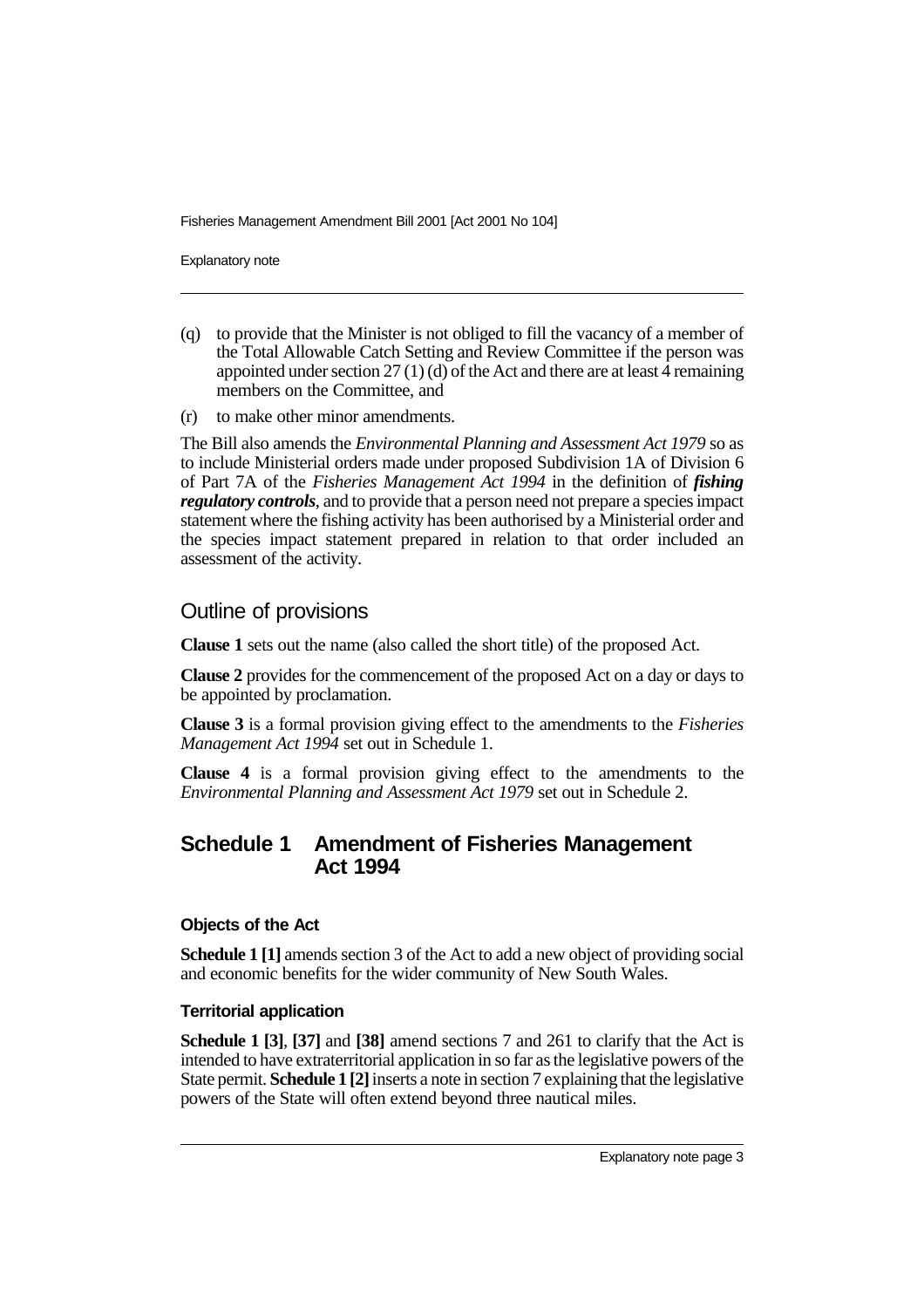Explanatory note

#### **Protection of fish from commercial fishing**

**Schedule 1 [4]** replaces section 20 to permit the regulations to declare specified waters to be waters in which commercial fishing is prohibited absolutely or conditionally. It also increases the maximum penalties for offences under the section to 2,000 penalty units in the case of a corporation and 1,000 penalty units or 6 months imprisonment, or both, in any other case. **Schedule 1 [5]** and **[26]** make consequential amendments.

#### **Purpose of fishing fees**

**Schedule 1 [6]** introduces a new section 34AA that specifies the purpose of fishing fees.

#### **Final issue of shares**

**Schedule 1 [7]** introduces a new section 52A to permit the issuing of shares and the making of the share management plan for a fishery while there are still outstanding appeals in relation to the issuing of provisional shares. The section permits shares that may potentially be affected by an appeal to be issued as *shares subject to appeal*. Such shares are subject to certain special conditions. **Schedule 1 [9]** amends section 84 to prohibit any fresh appeal relating to the issuing of provisional shares being made to the Share Appeal Panel after the making of a share management plan for the fishery to which the appeal relates. It also makes it clear that the making of a share management plan does not affect any appeal that has been made but not yet finalised.

#### **Public and industry consultation**

**Schedule 1 [8]** provides an exception to the consultation requirements placed on the Minister by section 58. This exception applies in the case of the first proposed management plan for a fishery, but only if a fishery management strategy has been prepared for the fishery and a determination in relation to the fishery has been made pursuant to Division 5 of Part 5 of the *Environmental Planning and Assessment Act 1979*.

#### **Declared diseases**

**Schedule 1 [10]** amends section 182 to permit a declaration for a disease or class of disease to specify the circumstances in which the provisions of Division 4 of Part 6 relating to declared diseases will not apply.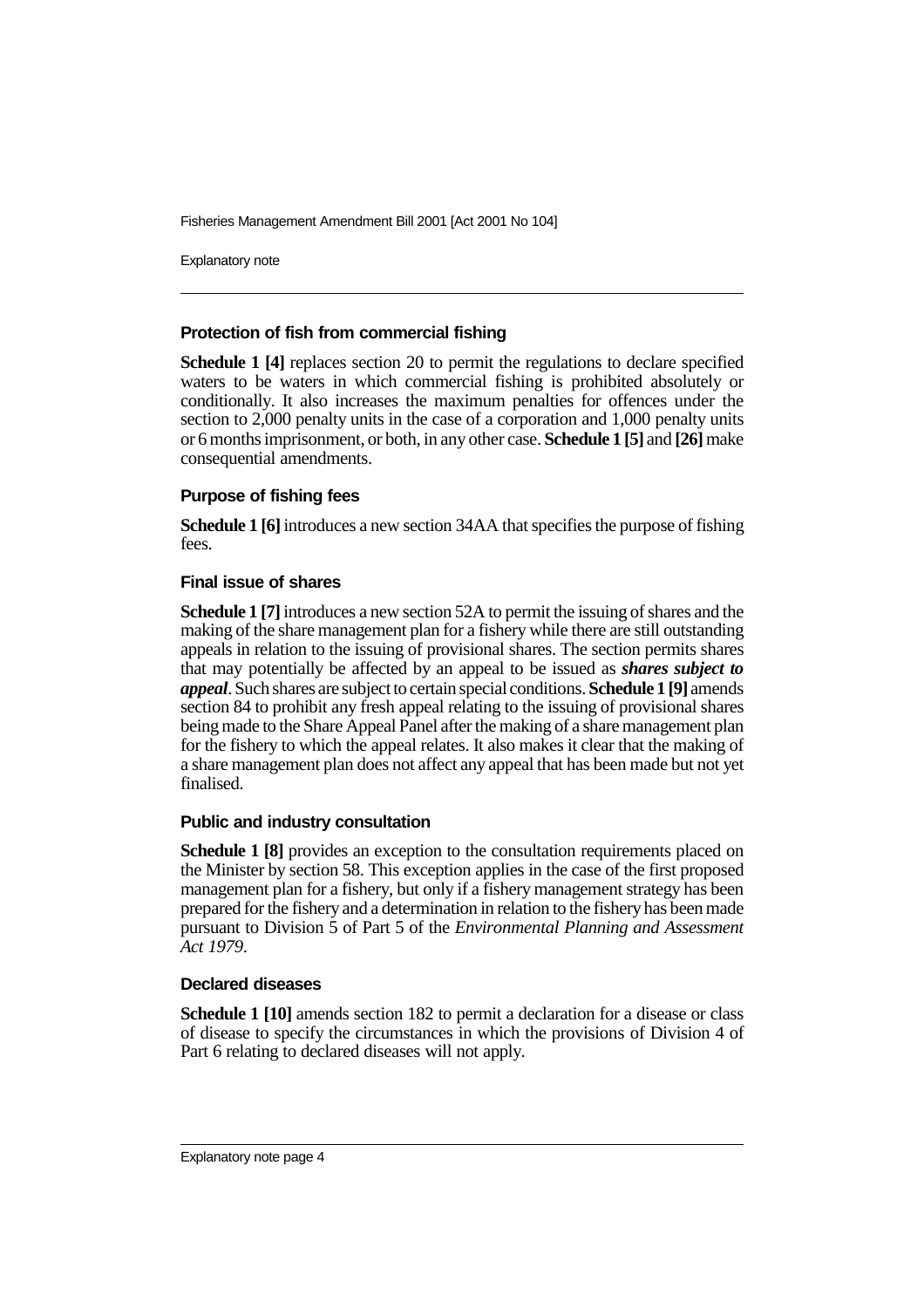Explanatory note

#### **Aquatic reserves**

**Schedule 1 [12]** introduces two new Subdivisions into Division 2 of Part 7 that relate to development activities within aquatic reserves and aquatic reserve notifications. These mirror provisions in the *Marine Parks Act 1997*. **Schedule 1 [11]** makes a consequential amendment.

#### **Increased penalties**

**Schedule 1 [13]**–**[21]**, **[23]** and **[24]** increase penalties for various offences relating to dredging, harming or harvesting marine vegetation and blocking or failing to provide fishways. In relation to each offence the maximum penalty for a corporation is increased to 2,000 penalty units and in other cases the maximum penalty is increased to 1,000 penalty units.

#### **Activities harmful to marine vegetation**

**Schedule 1 [22]** introduces a new section 205B which allows the regulations to prescribe an activity that, if carried out by a person in a relevant protected area, is presumed for the purposes of the offences contained in Division 4 of Part 7 to cause harm to marine vegetation unless the person is able to demonstrate that the particular activity caused no actual harm.

#### **Ministerial orders**

**Schedule 1 [29]** introduces a new Subdivision 1A to Division 6 of Part 7A that enables the Minister to make an order authorising a class of persons to carry out an activity that may result in harm to a threatened species, population or ecological community or damage to its habitat. Before making such an order the Minister must cause a species impact statement to be prepared, engage in public consultation and take a number of matters into account. The Minister is also permitted to make an interim order lasting up to 6 months to reduce social and economic impacts during the course of the assessment of a proposed order. **Schedule 1 [36]** adds a new section 238C that permits the cost of preparing a species impact statement in relation to a Ministerial order made in respect of a fishery to be reimbursed from a trust fund that relates to the fishery. **Schedule 1 [25]**, **[27]**, **[28]**, **[30]**, **[31]** and **[40]** make consequential amendments.

#### **Stop work orders**

**Schedule 1 [32]** provides a penalty for failing to comply with a stop work order made by the Director under section 221O. The maximum penalty in the case of a corporation is to be 2,000 penalty units with an additional penalty of up to 1,000